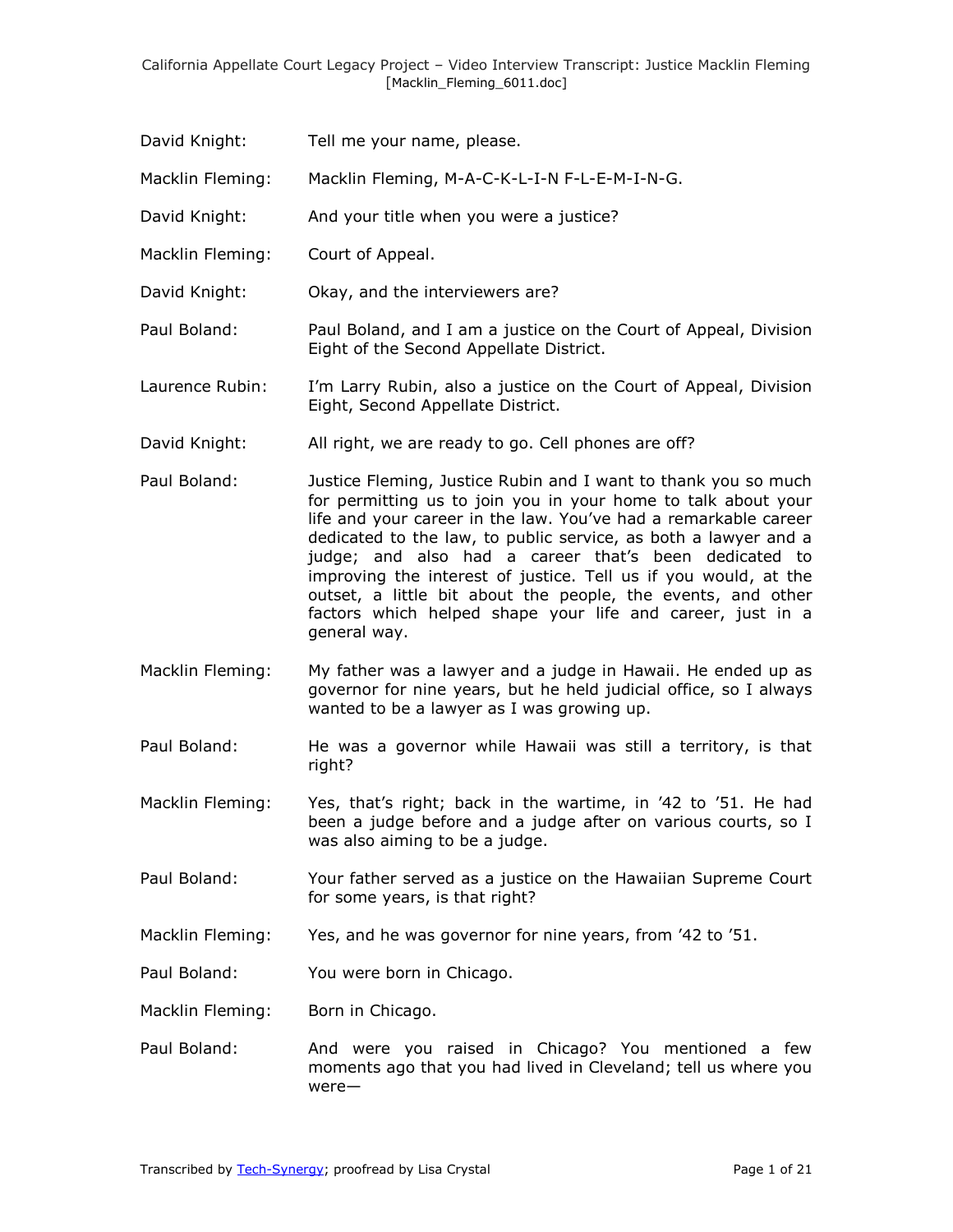- Macklin Fleming: Well, I was born in Chicago. My parents went to Hawaii after my father finished law school. At the age of six they separated and at the age of seven I ended up when my mother remarried a businessman from Cleveland. So I grew up in Cleveland, was away at boarding school for a number of years.
- Paul Boland: What school was that, Justice Fleming?
- Macklin Fleming: Well, I was three years in England and then I went to Taft School in Connecticut and to Yale for seven years.
- Paul Boland: You graduated from Yale University in 1934 and then from Yale Law School three years later, and you have remained very closely associated with your alma mater throughout your life. Tell us about your years at Yale, both as an undergraduate and as a law student, and how your Yale experience influenced your life.
- Macklin Fleming: Well, I entered Yale in 1930 as a full-paying student, and in '31 was a depression, when finances collapsed; but with Yale's help on scholarship work programs and other matters, I was able to stay there another six years. So I've always felt very grateful to Yale for that opportunity.
- Paul Boland: What was your major as an undergraduate at Yale?
- Macklin Fleming: History.
- Paul Boland: And with a particular focus on American history, European history, world history, or what?
- Macklin Fleming: Well, maybe European history as much as anything.
- Paul Boland: And how did you happen to choose Yale Law School?
- Macklin Fleming: Because I was there and could get financial help easier. From there I went in to see an advisory officer who advises juniors and seniors about future programs, and I said, "Well, I'd like to go to Harvard." That was the name school at the time. And she said, "Well, why don't you go to Yale? You need support and you're more likely to get it there." That seemed an irresistible argument too.
- Laurence Rubin: Absolutely; really terrific.

Laurence Rubin: What classmates did you have in Yale Law School? Are there any of them you remained friendly with over the years?

#### $(00:05:02)$

Macklin Fleming: Well, one called Oscar Reubhausen, who lived . . . was a New York practicing lawyer. Others, too; I don't recall the circumstances, but I started in New York and about half or two-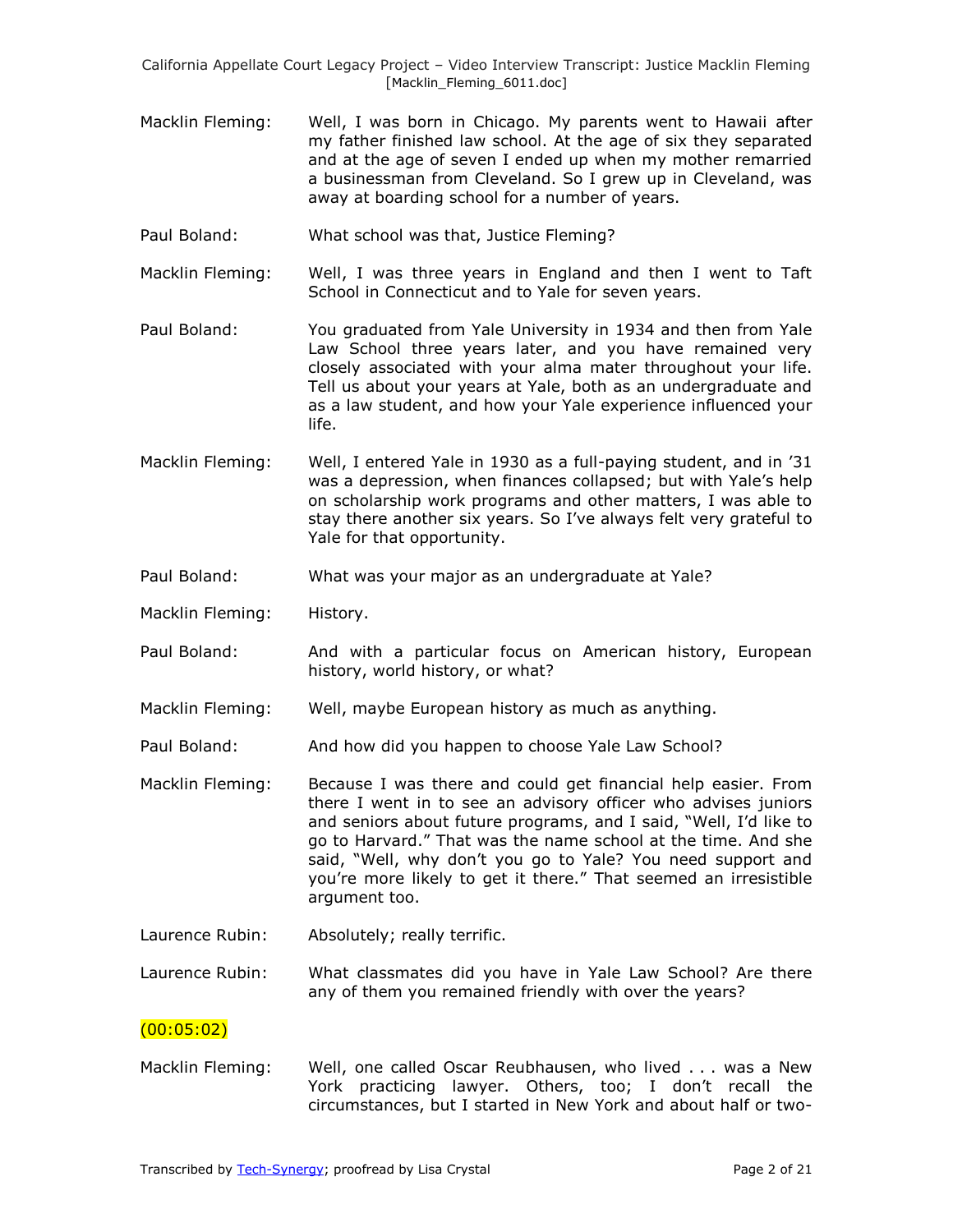> thirds of my class started in with—as I did—with one of the big firms in New York.

- Paul Boland: When you were an undergraduate at Yale, what were some of the activities that you engaged in as an undergraduate?
- Macklin Fleming: Well, I played soccer. I was on the freshman soccer team.
- Paul Boland: Any particular clubs that you belonged to?

Macklin Fleming: No. No, I think I was pretty much engaged in making sure that I would have the finances to stay there.

- Paul Boland: And when you went to Yale Law School, what activities were you involved in there? Were you on law review, moot court, any other activities?
- Macklin Fleming: I might have been on moot court; I know I wasn't on law review.
- Paul Boland: While you were at the law school were there some professors and courses that particularly interested you and influenced your career?
- Macklin Fleming: Well, Abe Fortas was teaching there, and I was very admiring of him. And after I started work . . . I worked in New York, a large law firm, for two years, and then I went down to work for Abe Fortas—most disappointing experience of my life. He was undersecretary, I think, of the Department of the Interior, and I found working in a government bureau to be ghastly.
- Paul Boland: What course did he teach you at Yale?
- Macklin Fleming: Oh, some civil law course; I don't remember. I don't remember the title, but each professor uses his own course to give you his thoughts and approach to law, and it doesn't make too much difference what the subject matter is.
- Laurence Rubin: Any other professors who you remember from that time?

Macklin Fleming: Well, Thurman Arnold was very flamboyant, and Corbin on contracts was going strong. Did either of you go to law school there?

Paul Boland: We did not, no.

- Macklin Fleming: Well, he was professor there for about 50 years or something.
- Paul Boland: What did Thurman Arnold teach? Because he was—
- Macklin Fleming: Oh, the art of advocacy. I've forgotten the title of it.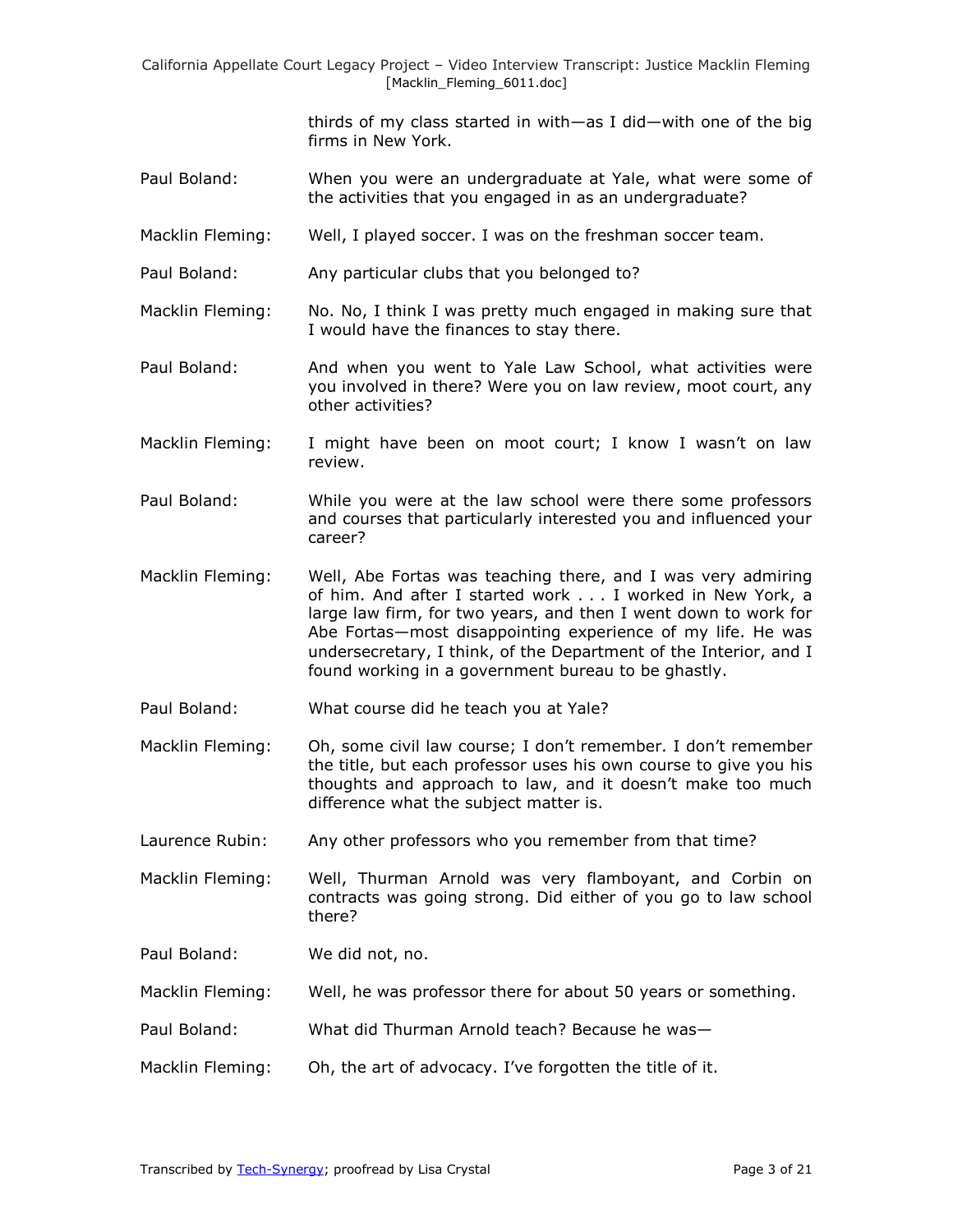- Paul Boland: My wife, before she went on the bench, was a partner at Arnold & Porter.
- Macklin Fleming: Well, a very successful firm. He was a man who threw rocks and stones at the traditional legal establishment. And he was the man who popularized the idea, I think, that law is only an argumentative technique—there really is no such thing as a set of laws; it's just what a lawyer can make stick in court.
- Paul Boland: How interesting.

Laurence Rubin: Always fluid, he would say. The law would always be fluid?

Macklin Fleming: Yes, yes, so that was quite a valuable part of my education there.

Paul Boland: Absolutely. Now, after graduating from Yale Law School you became an associate at Arnold . . . at Sullivan & Cromwell, in New York. What led you to join Sullivan & Cromwell?

Macklin Fleming: I needed a job.

- Laurence Rubin: Anything strike you from hindsight as to what was particularly attractive at Sullivan & Cromwell as opposed to some of the other firms?
- Macklin Fleming: Well, they offered me a job; that's all I can say. Jobs were hard to get in those days. A lawyer didn't have the choice; the firms had the choices.
- Paul Boland: What type of practice did you engage in when you were at Sullivan & Cromwell?
- Macklin Fleming: Oh, clerking in corporate law. Partner would say, "Look up what the law is on such and such a fact situation."
- Paul Boland: Did you make any court appearances in New York during the time that you were at Sullivan & Cromwell?
- Macklin Fleming: Relatively few, but I think for two summers I was signed up for four weeks or so to work in the Legal Aid Society in New York where we were in court every day. So that was a good balancing.

## $(00:10:08)$

- Laurence Rubin: Was that why you were at Yale, or was that as part of the-
- Macklin Fleming: At Sullivan & Cromwell.
- Laurence Rubin: And that was a program they had?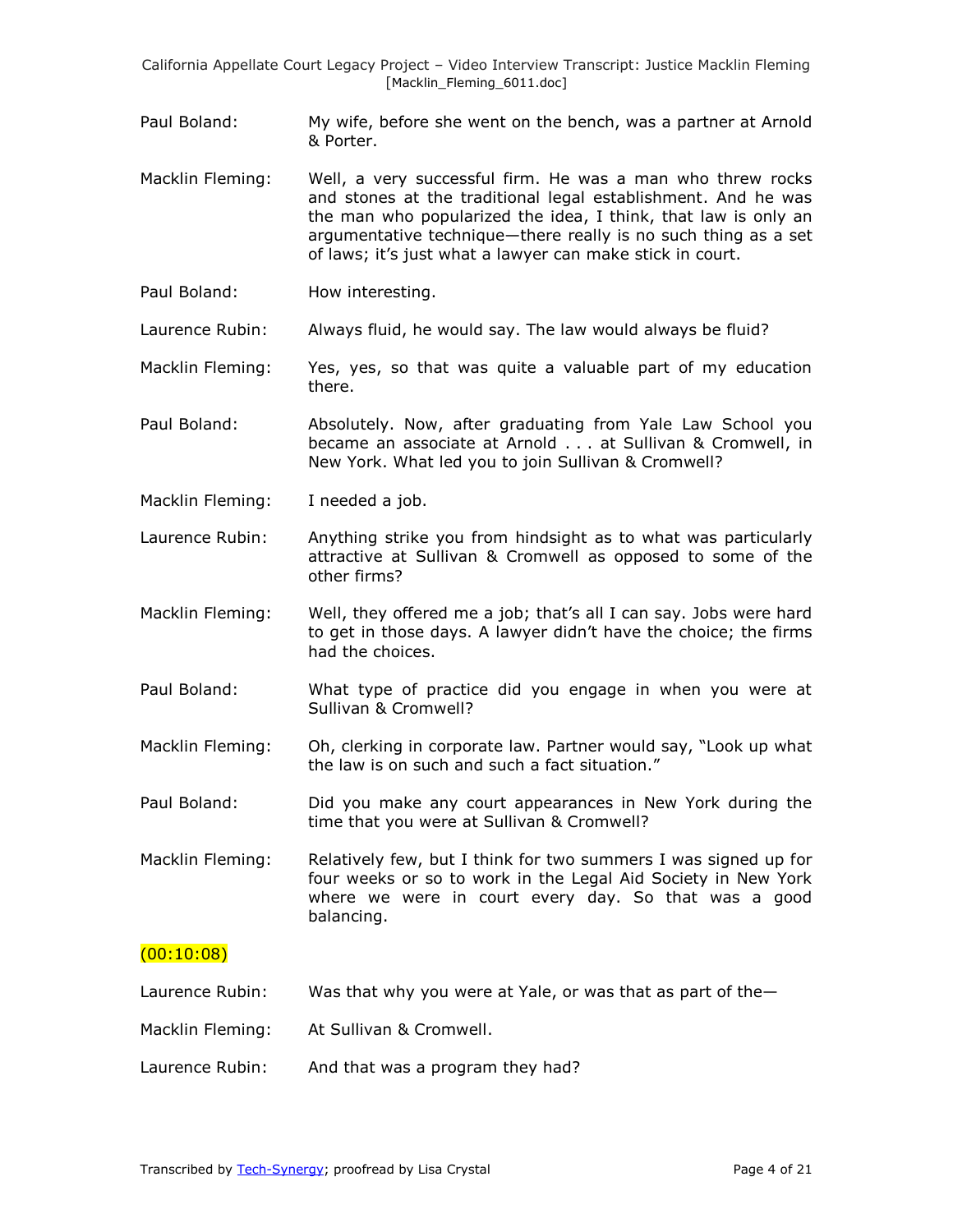- Macklin Fleming: That was a program that I think had just gone into existence. So each of the big law firms would contribute a lawyer for four weeks or three weeks, and they would man additional public service.
- Paul Boland: That's impressive. I don't know that we were aware of that pro bono activity that began at such an early part of history. That's very interesting. Tell us about . . . later on in your career you wrote a lot about the profession and the practice of law. We'll talk about that in a few minutes. Tell us what it was like to practice law in New York, in the late '30s. Tell us about the collegiality in the firm, tell us about dealing with judges, and tell us about the legal community a little bit in New York during that time.
- Macklin Fleming: Well, the firm that I went with had about seven, eight lawyers altogether. There were 3 or 4 other firms about the same size, and then they ranged down to about 20 or 25. And the idea in law school, if you wanted to go to New York, is to get a job with one of those firms. They were very pleasant places to work for. They did corporate law—Sullivan & Cromwell had some international law and even offices overseas, which was fairly rare at that time. The young lawyers were assigned to particular judges or happened to work out with particular judges, and they would help with the research and maybe some of the preliminaries, and that was about it.
- Paul Boland: Did the young lawyers have much client contact at that time, Justice Fleming?
- Macklin Fleming: Not much, no.
- Laurence Rubin: What about the court appearances—were rare, if any, on the part of a young lawyer?
- Macklin Fleming: Oh, on routine matters, I think rare. Maybe twice a month or something you might set up there to handle a motion or get a continuance or something of that nature.
- Paul Boland: You mentioned a few moments ago, when we were setting up, that after two years you left Sullivan & Cromwell to serve in the Bituminous Coal Division—and as I understand it, served as a counsel at administrative hearings that dealt with the regulation of prices. Is that correct?
- Macklin Fleming: Yes, that's correct.

Paul Boland: What led you to take that position?

Macklin Fleming: Well, I had always been very much impressed with Abe Fortas, and I wanted to go down and work for him. It was a mistake as it led out; I didn't know the powers of government bureaucracy at the time, but I quickly found out.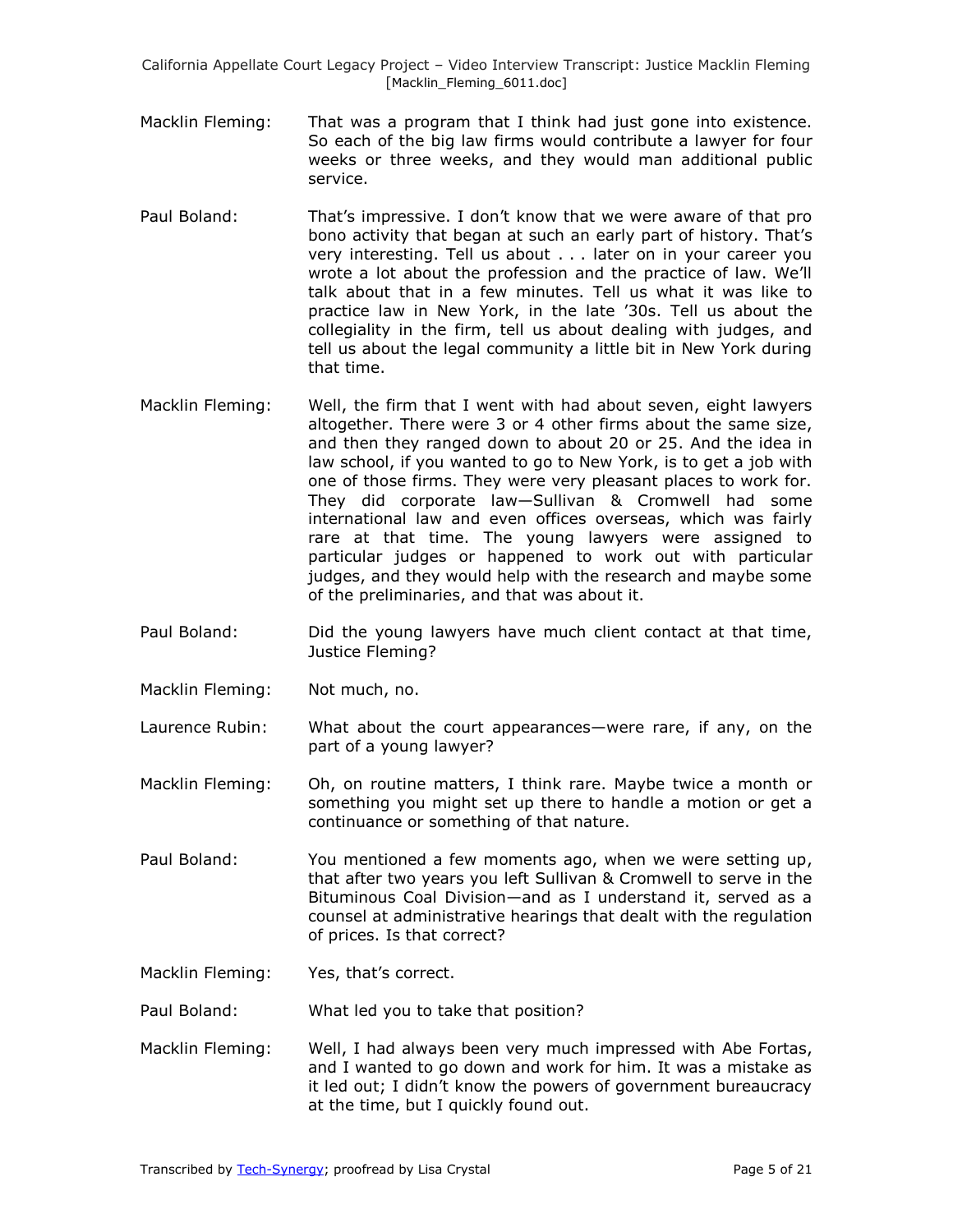- Paul Boland: Tell us a little bit about your work at the Bituminous Coal Division.
- Macklin Fleming: Well, there's not much to tell. They gave opinions on specific applications of the Coal Act, to what the price should be in Mississippi and what it should be in Pittsburgh; and we worked out the legal problems to authorize them and drafted the orders that would regulate coal. The regulation of coal itself was a disaster, and as far as I could see accomplished nothing. So it was a little disheartening to work for an entity that was going nowhere.
- Laurence Rubin: Did you maintain a relationship with Justice Fortas beyond your time in—
- Macklin Fleming: Well, I don't know; I was just one of a number of people ... oh, oh, after?
- Laurence Rubin: Yeah, afterwards, did you?
- Macklin Fleming: No, afterwards came about, I was drafted in early '41 and spent five years in the army.
- Paul Boland: You began as a private in the artillery, correct?

Macklin Fleming: Yes.

## $(00:15:00)$

Paul Boland: And then you . . . when you left the service five years later, you had risen to the rank of captain and had been decorated for your service at France, Germany, and Austria.

Macklin Fleming: Yes.

Paul Boland: Tell us about those five years of the service—what you did and how that experience shaped your life and your career.

- Macklin Fleming: Well, first it gave me a pretty good idea of how big organizations work and how the chain of command operates, whether it's in a civil bureau or a-in a sense it's a military bureau. It gave me some indication of how even in the lower ranks you can manipulate the system to your advantage. It gave me a five-year experience of serving under orders, which I don't think I would have gotten in civilian life, and it gave me combat experience overseas for six months.
- Paul Boland: After the war concluded, you moved to San Francisco, correct?

Macklin Fleming: Yes.

Paul Boland: What led to that move, Justice Fleming?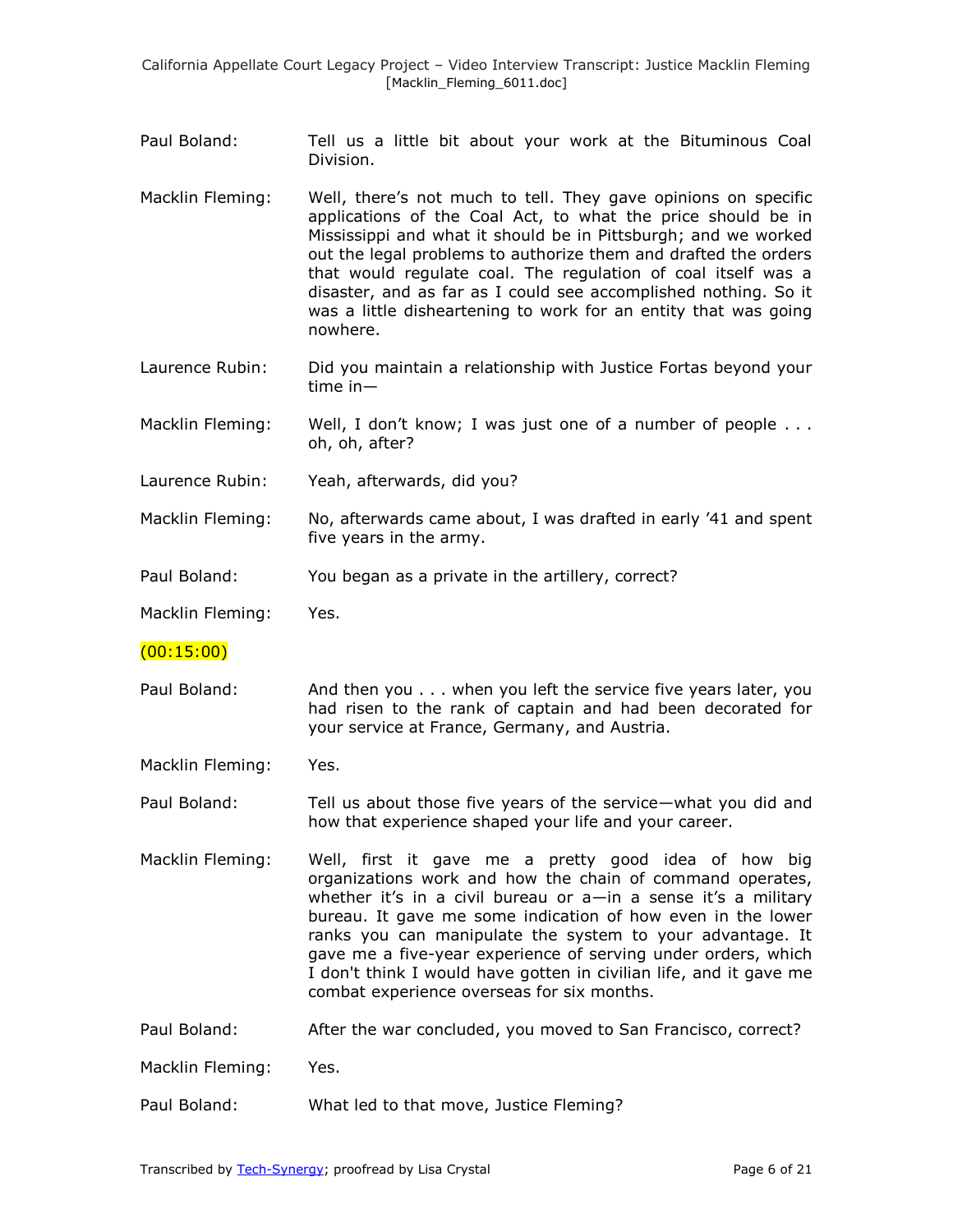- Macklin Fleming: I didn't want to go back to New York or Washington, and San Francisco—West Coast—sounded like a good place to go. So I went looking for a job at the West Coast at the end of the war but so were 100,000 other soldiers, and I never got one. So I was finally offered one in San Francisco, so I said yes, I'll do it. And then just as I was leaving to bring my wife back, I got a call that said the offer was off. So I decided, well, I had made all the arrangements, I'd come to San Francisco, starve to death for four years; but worked in 1948 at the Truman administration and got a job as assistant U.S. attorney.
- Paul Boland: In San Francisco?
- Macklin Fleming: In San Francisco.
- Paul Boland: Were you doing . . . in the U.S. attorney's office, were you doing civil work or criminal work at that time?
- Macklin Fleming: Oh, something of both, but I got somewhat of a reputation there, and so I became known as a trial lawyer. And then eventually in '54 I came down and decided to do trial work for Mitchell Silverberg & Knupp when Knupp had had a heart attack and they had a series of antitrust cases going on.
- Paul Boland: While you were in San Francisco you served as counsel for the ACLU in several cases; one of them challenged the constitutionality of the church loyalty oath requirement. Is that correct?
- Macklin Fleming: I have a vague memory of that, but I've forgotten it. Did you find something in the books or—
- Paul Boland: It was listed in your bio, that you had done that. Can you recall anything about that, about that case?
- Macklin Fleming: Well, I think I won it, probably.
- Paul Boland: That's what I was going to ask.
- Macklin Fleming: That's probably why I listed it. I've forgotten . . . I think some county had passed a law that regulated the required loyalty oath, so I successfully contested it.
- Paul Boland: Now, in order to prevail, how high did the litigation have to go? Did it have to go to the appellate level or to the Supreme Court level, do you recall, or was it resolved?
- Macklin Fleming: I think it went to the appellate level, but I'm not sure.
- Paul Boland: You were somewhat active in the ACLU in Northern California, weren't you?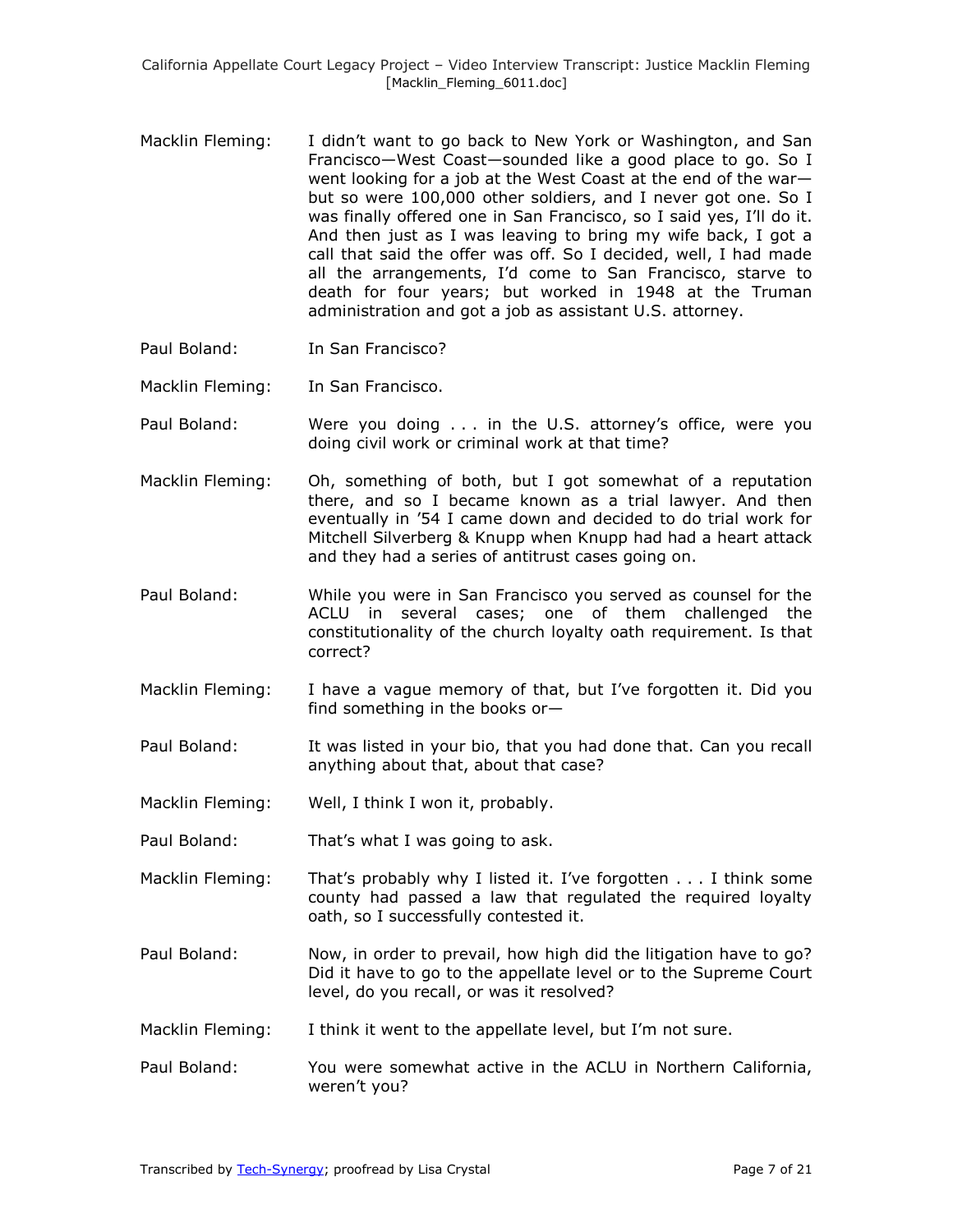Macklin Fleming: I guess so.

Paul Boland: Has your view regarding the ACLU changed in the years since that early involvement?

Macklin Fleming: Well, I think they get overly concerned sometimes. It's a useful organization to have around, but you can't follow them blindly in everything they do.

Laurence Rubin: Do you recall how you first got started with the ACLU?

Macklin Fleming: Well, I was active with a similar organization in New York while I was there. I guess every town had one, and it was an offshoot from the practice of corporate law.

#### $(00:20:06)$

- Laurence Rubin: You moved from Sullivan & Cromwell, where you were doing corporate law, and then at least part of your work in the U.S. attorney's office is criminal law. What was your reaction to doing some of the criminal law cases?
- Macklin Fleming: Very exciting type of work. I was just there on assignment from my firm, I think; the firm had all agreed to help out the U.S. attorney's office there, by sending some of their younger lawyers up to the courthouse to help with their workload.
- Paul Boland: You mentioned that in about 1954, you moved from San Francisco to Los Angeles to join Mitchell Silverberg & Knupp. And was Justice Rubin's father there at that point?
- Macklin Fleming: Oh, yes, he had the office next door to me, and about once every two months he'd come by with two little boys.
- Paul Boland: One of whom was Justice Rubin?
- Macklin Fleming: I guess so; I don't recognize him though. [laughing]
- Paul Boland: That was long past. Tell us what it was like. Mitchell—that firm always had enormously talented lawyers. Tell us what it was like to practice law at Mitchell in those days and tell us about some of the lawyers that you practiced with at Mitchell.
- Macklin Fleming: Well, they had a regular business practice and also which included litigation; and I was mostly involved in litigation. There were about 30 lawyers there, I guess, and maybe 10 partners and 20 associates.
- Paul Boland: You were involved in antitrust litigation as well as civil business litigation?
- Macklin Fleming: Yes, the first years I went there they were heavily involved in defending motion picture antitrust cases, and that took about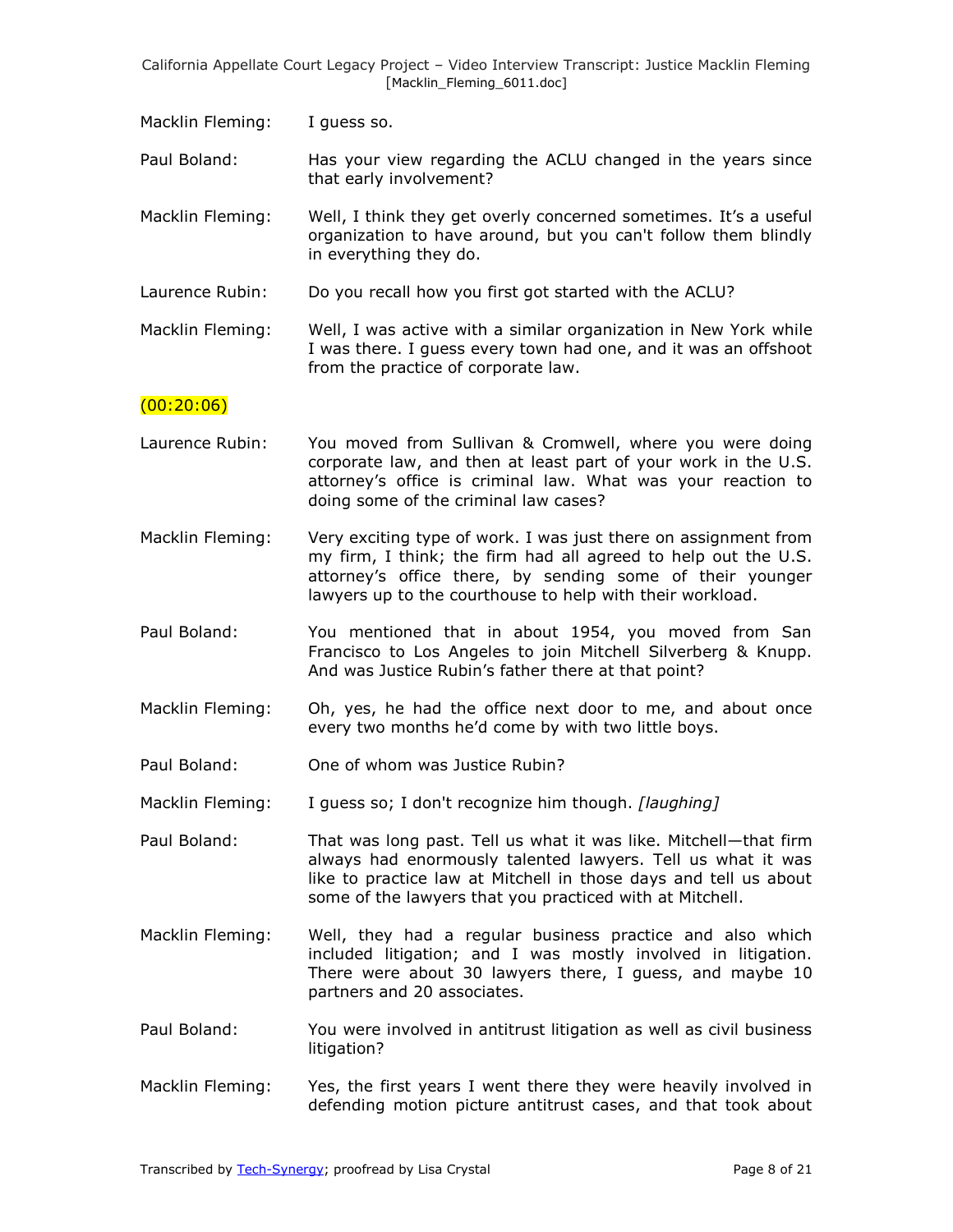> two and a half or two years; and then I was involved in general litigation for the firm.

- Paul Boland: What are the motion picture cases? Was it antitrust as it related to ownership of movie houses by the studios?
- Macklin Fleming: Yes, precisely. And there was a long-standing suit going on; I spent about a year and a half at one court on this one suit. Finally that was—
- Paul Boland: Which case was that, Justice Fleming? Do you recall who the parties were in that case, and who the judge was in the court?
- Macklin Fleming: Well, I remember Homer Mitchell of O'Melveny & Myers was there, and he had an assistant who later became secretary of state.
- Paul Boland: Warren Christopher?

Macklin Fleming: Warren Christopher was there, and we represented Columbia, the Little Three: Columbia at that time . . . Columbia . . . United Artists, and one other—

- Paul Boland: RKO?
- Macklin Fleming: Yes, RKO.
- Paul Boland: Was this litigated in federal court?
- Macklin Fleming: Yes.
- Paul Boland: Do you remember who the judge was?
- Macklin Fleming: I remember the judge, but I can't remember the name.
- Paul Boland: Tell us anything else you can remember about Mitchell Silverberg in those days during the 10 years that you practiced there.
- Macklin Fleming: Well, it was six years—five or six. Well, it was mostly a transactional firm, and litigation was a relatively small part. The antitrust just happened to be against our clients. I did a lot of work for Columbia Pictures and became very friendly with the head of Columbia Pictures, Harry Cohn, who took an admiration to my work. So even after the antitrust business left, I was still doing a lot of work for Columbia Pictures.
- Paul Boland: He was a man known for having strong views.
- Macklin Fleming: Yes, and supposedly quite disagreeable. But the first time I went to see him, I got all the papers together relevant to the point I was going to talk to him and sent them to him a day in advance, and also an outline of what the papers revealed.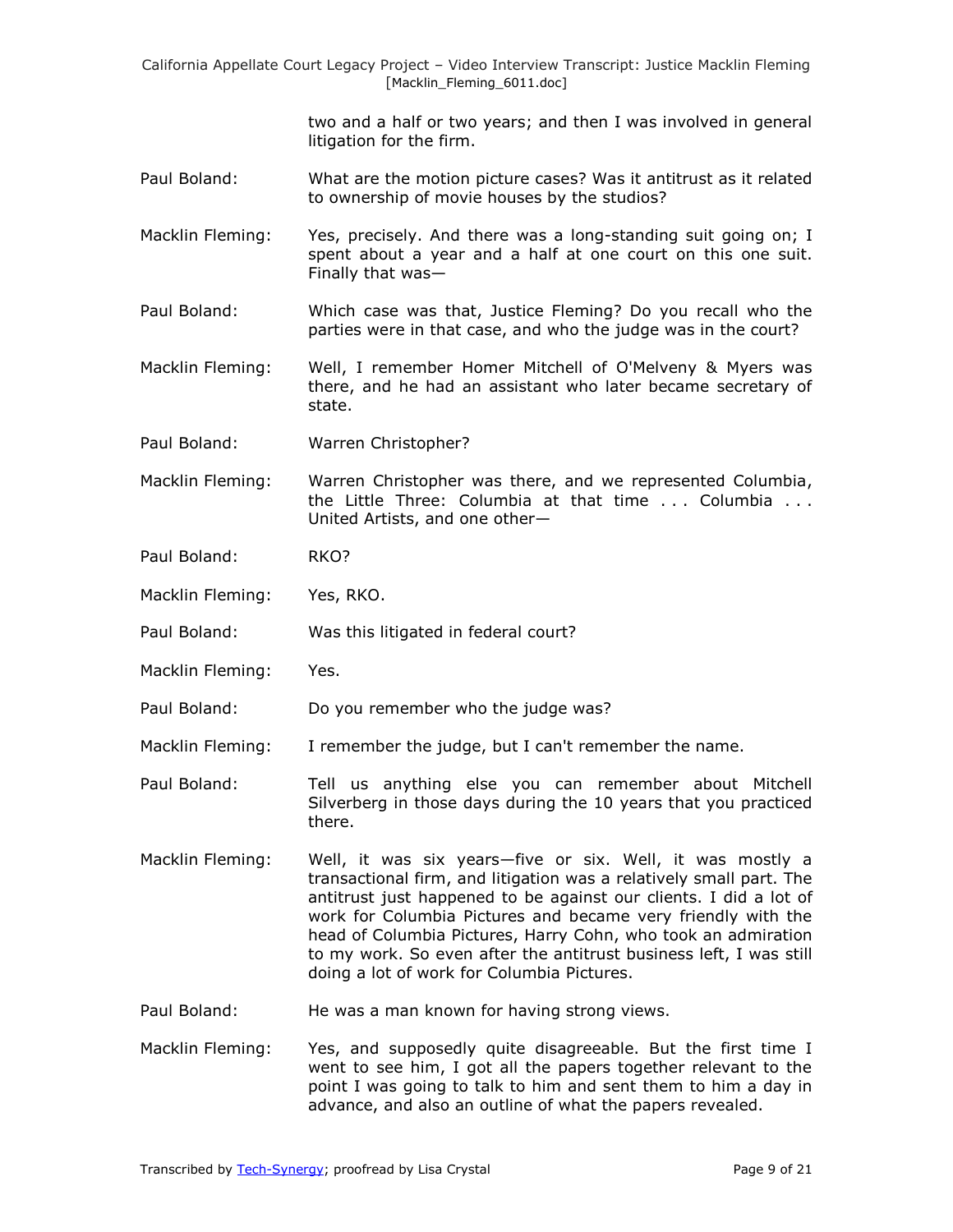# (00:25:08)

He became my friend for life. He said that's the first time anyone had ever done that to him; and so I was the main man. *[laughing]*

- Paul Boland: Tell us about . . . we're going back some 50 years. Tell us what the practice of law was in the Los Angeles community during that period of time. It was a much smaller legal community. What can you recall?
- Macklin Fleming: There were two or three or four big firms, and the rest were individuals of one, two, or three, or something like that. The big law firms controlled all the major motion picture business, and that meant that the smaller, individual firms were sort of mostly anti-firms, always stirring up trouble—as I saw it representing the big ones.

As far as I know, the practice was not too different from what it is. A few large firms dominated the practice and there were scattered individual firms. Some did trial work, some did certain types of defense work; and I doubt that it's changed very much since then.

- Paul Boland: During the time that you were practicing at Mitchell you also became involved in Democratic Party politics.
- Macklin Fleming: Yes, well, I had been involved before—yes, up in San Francisco.
- Paul Boland: You served as an alternate delegate to the 1956 Democratic Convention that nominated Adlai Stevenson and Estes Kefauver. You were chair of the lawyers committee for Stevenson that year in the second run for the presidency and then later on you chaired Edmund G. Brown's policy advisory committee. Tell us what led to you becoming involved in Democratic politics originally and what caused you to become remain involved during that time period.
- Macklin Fleming: Well, I always wanted to be a judge. My father had been a judge, was a judge, so the way to become a judge was to get involved in politics, on the winning side. *[laughing]* So I had some sympathy with the Democrats. So I got my first job as assistant U.S. attorney by actively campaigning for Truman, when Truman seemed like a certain loser in '48, and then I came down here. I remained active in politics, particularly in the cause of Edmund G. Brown, who I first knew as Attorney General in San Francisco; and then he got elected Governor, and eventually he appointed me to the Supreme Court down here in 1960.
- Paul Boland: Did you get to know him personally?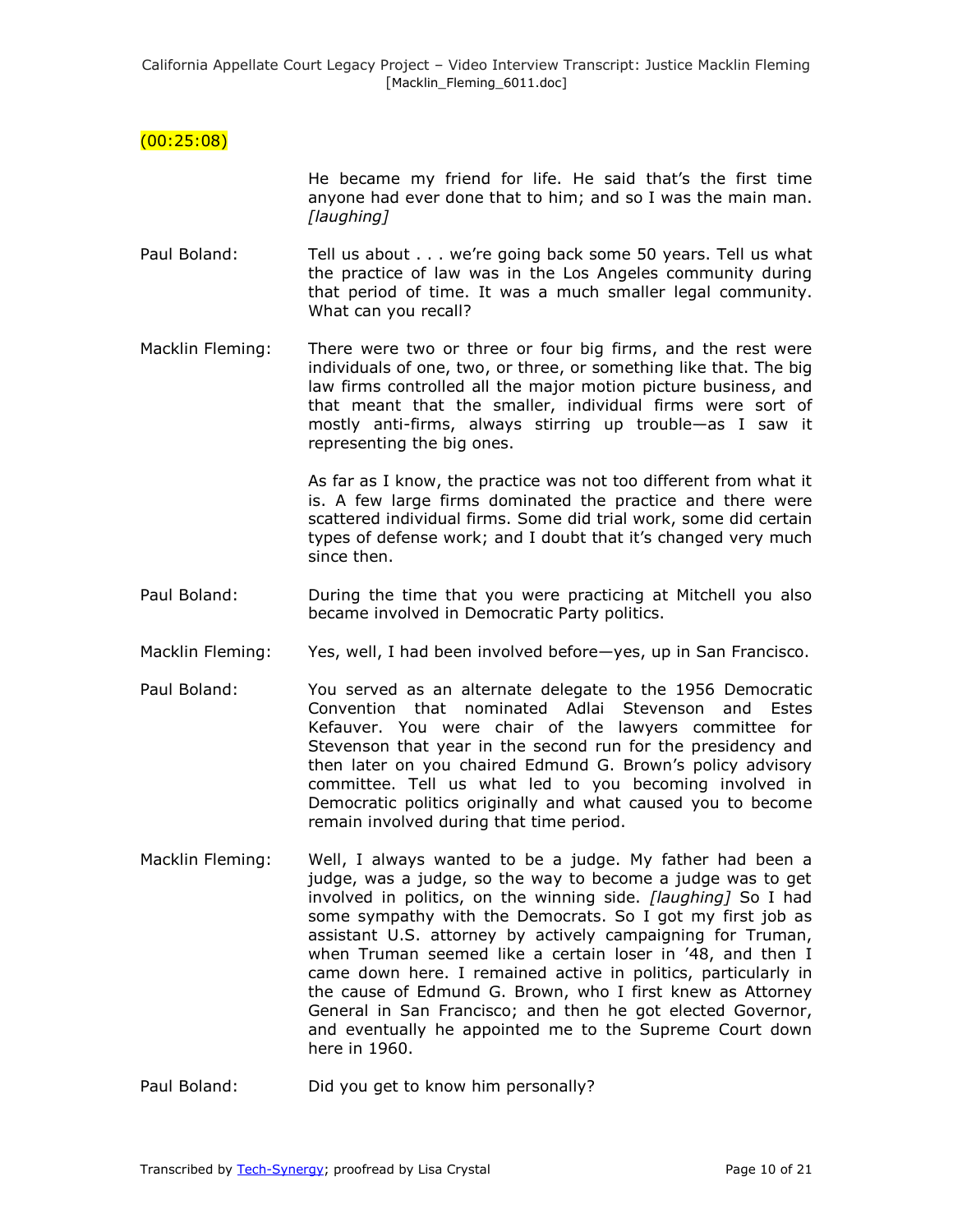Macklin Fleming: Oh, yes.

Paul Boland: What was he like?

Macklin Fleming: Oh, he was a wonderful man. He could have been president with some other luck in the way the political chips scatter around. So he was really a first-rate man; I never had the same respect for his son, who's a different sort of person.

Paul Boland: Well, during the first year of the Brown administration you were appointed to the Los Angeles Superior Court.

Macklin Fleming: Yes.

Paul Boland: And were you one of Governor Brown's first appointments to the superior court?

Macklin Fleming: Pretty much, yes. I think he had increased the court to about the size of 12, and I was among those. I had organized the lawyers committee down here for Brown when he was running, and I guess one of my claims to fame is that I recruited a man to my committee to help Brown who later became secretary of state of the United States.

Laurence Rubin: Warren Christopher?

Macklin Fleming: Yes, I got him interested; he was working for a big downtown law firm.

Paul Boland: Was he working for [O'Melveny](http://en.wikipedia.org/wiki/O%27Melveny_%26_Myers_LLP)?

Macklin Fleming: Yes, and I got him active in the Democratic cause.

 $(00:30:00)$ 

Laurence Rubin: What was the political process, if you recall, for appointment to the court, back in the '50s?

Macklin Fleming: Friend of the Governor, period.

Paul Boland: At that time you did not have to go through a State Bar evaluation process—is that correct?

Macklin Fleming: No, no.

Paul Boland: Was there any kind of screening that occurred?

Macklin Fleming: Not that I remember, but there may have been some perfunctory screening to see that you hadn't been indicted or something like that. But I don't recall screening as a big factor. Is it now? They turn a lot of them down or . . .?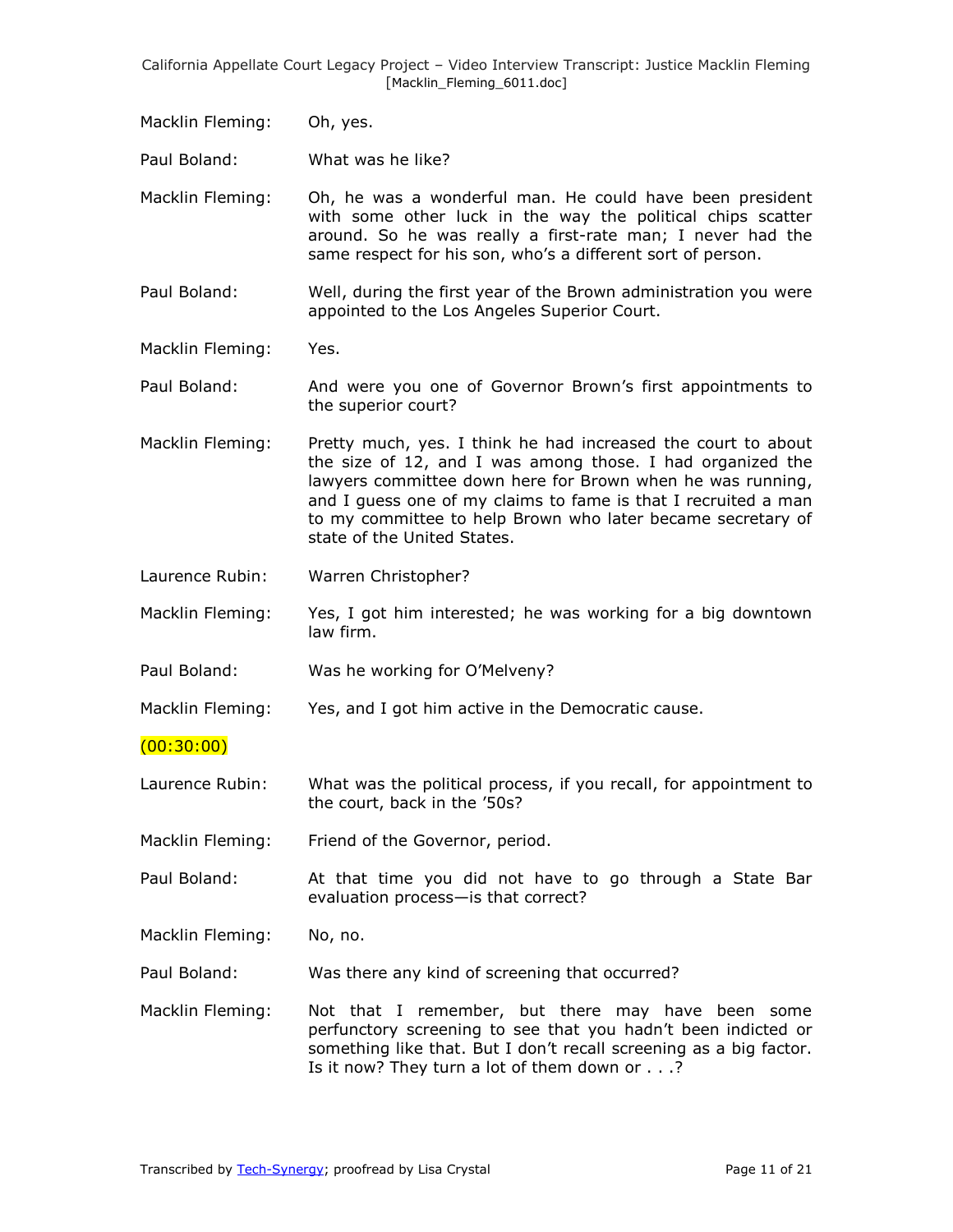- Laurence Rubin: Yes, both informally and formally. The State Bar has a formal screening.
- Macklin Fleming: No, no, they didn't have anything like that. What . . . do they actually turn people down that the Governor . . . or does he clear it in advance?
- Laurence Rubin: It's for that-clearing it in advance, getting their input before he makes his final decision. The Governor's Office may send a number of names to the State Bar . . .

Macklin Fleming: Yeah.

- Paul Boland: ... for an investigation, and the State Bar then conducts its evaluation and decides who to recommend to the Governor and who not to recommend, and the Governor usually follows those recommendations.
- Macklin Fleming: Is the job eagerly sought these days?
- Paul Boland: Yes, I think so.
- Macklin Fleming: So the pay is relatively all right.
- Paul Boland: I think that there is a greater pay differential between private practice and the bench now than there probably was when you joined the court. What did the superior court judgeship pay when you joined in 1959? Do you recall?
- Macklin Fleming: It was \$20,000 or \$25,000, which is exactly the same as I was getting working for the law firm.
- Paul Boland: Oh, that's remarkable.
- Macklin Fleming: Congressmen were getting \$10,000 a year at about that time or so. Maybe they'd gone up a little, but that was the prevailing—
- Paul Boland: Because now almost anybody who joins the bench takes a significant salary cut.
- Macklin Fleming: But they still get the people they want to get or . . .?
- Paul Boland: Oh, I think so; I hope so.
- Macklin Fleming: Well, you have a fine pension.
- Paul Boland: We do?
- Macklin Fleming: Your wife gets a pension.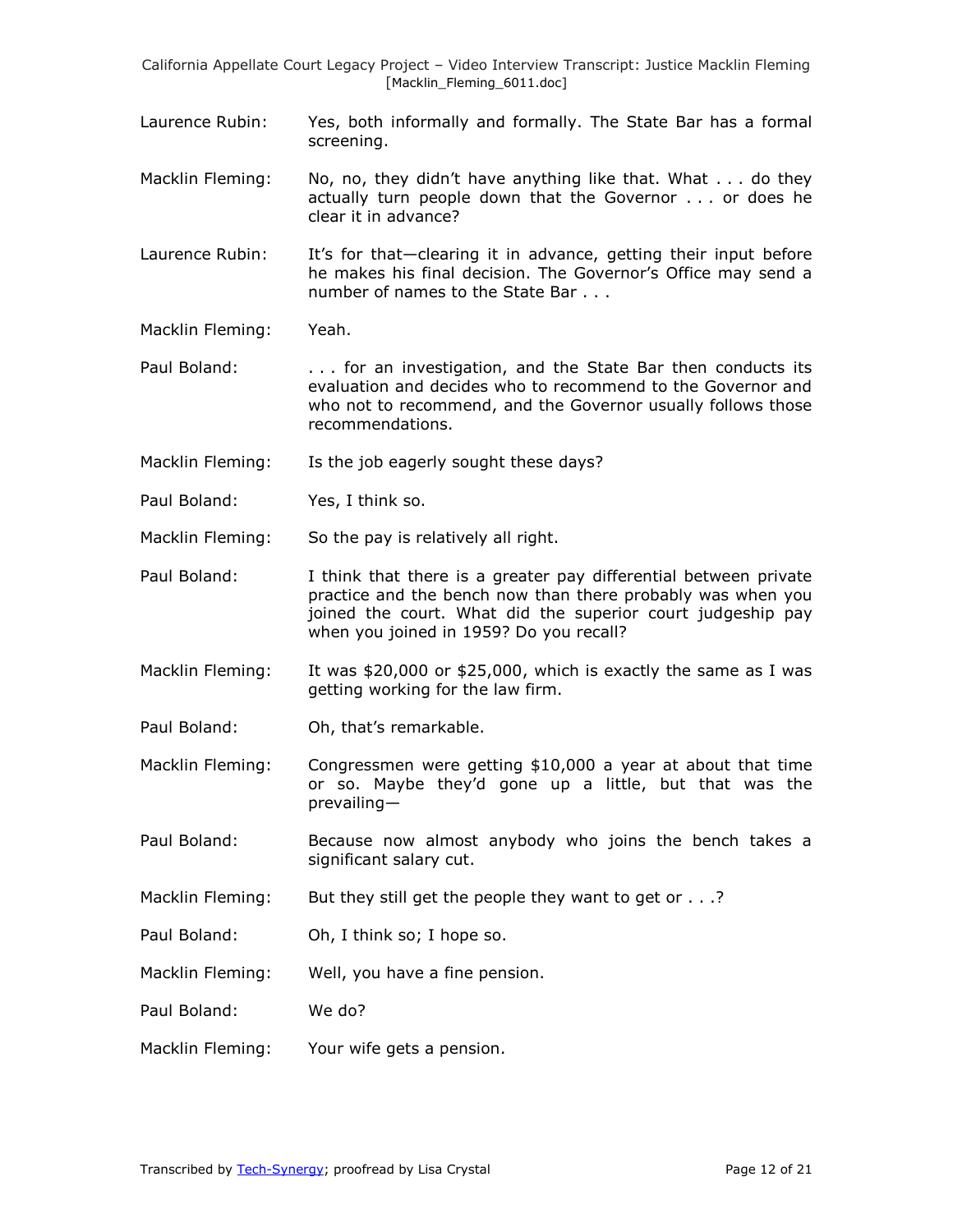- Laurence Rubin: Who were some of your early colleagues on the superior court that you were close with, might have been appointed around the same time you were or you got to know?
- Macklin Fleming: When was Eddie Rubin appointed?
- Paul Boland: Was Otto Kaus?
- Macklin Fleming: Yeah, yeah, he was a contemporary; maybe one of the same batch at the same time when I was appointed.
- Paul Boland: Tell us about some of the judicial assignments that you had on the superior court. Where did you sit—criminal, civil, other assignments?
- Macklin Fleming: Always in civil.
- Paul Boland: Always in civil? You never served in criminal?
- Macklin Fleming: No. I might have had an occasional criminal case or so which overflowed from them, but no. That was not considered a desirable assignment. Is that still true?
- Laurence Rubin: Well, I think that there's such a mix of people on the superior court; some would prefer criminal, others would prefer civil.
- Paul Boland: But I think now, even an attorney who had been a civil practitioner now is likely to spend a couple of years, at least, hearing criminal cases or juvenile cases or family law cases before he or she moves to a civil assignment. But if somebody has been an active civil practitioner, he or she will probably get to civil eventually.
- Macklin Fleming: Well, the criminal time I was on the bench, the criminal bench was considered a step down, for the slowpokes.
- Paul Boland: Were there any cases that during the five years that you sat in the trial court . . . were there any cases that were particularly memorable that you had?
- Macklin Fleming: Well *[laughing]*, not memorable; I can't think of any now.
- Paul Boland: Did your judicial philosophy or your views . . . were your views regarding judicial administration shaped at all? To what extent were they shaped by your trial court experience?

## $(00:35:06)$

Macklin Fleming: Well, in those days every trial judge was pretty much on his own, ran his own ship. I don't know how it is now, but I suspect it's much more regimented now. And there were some loafers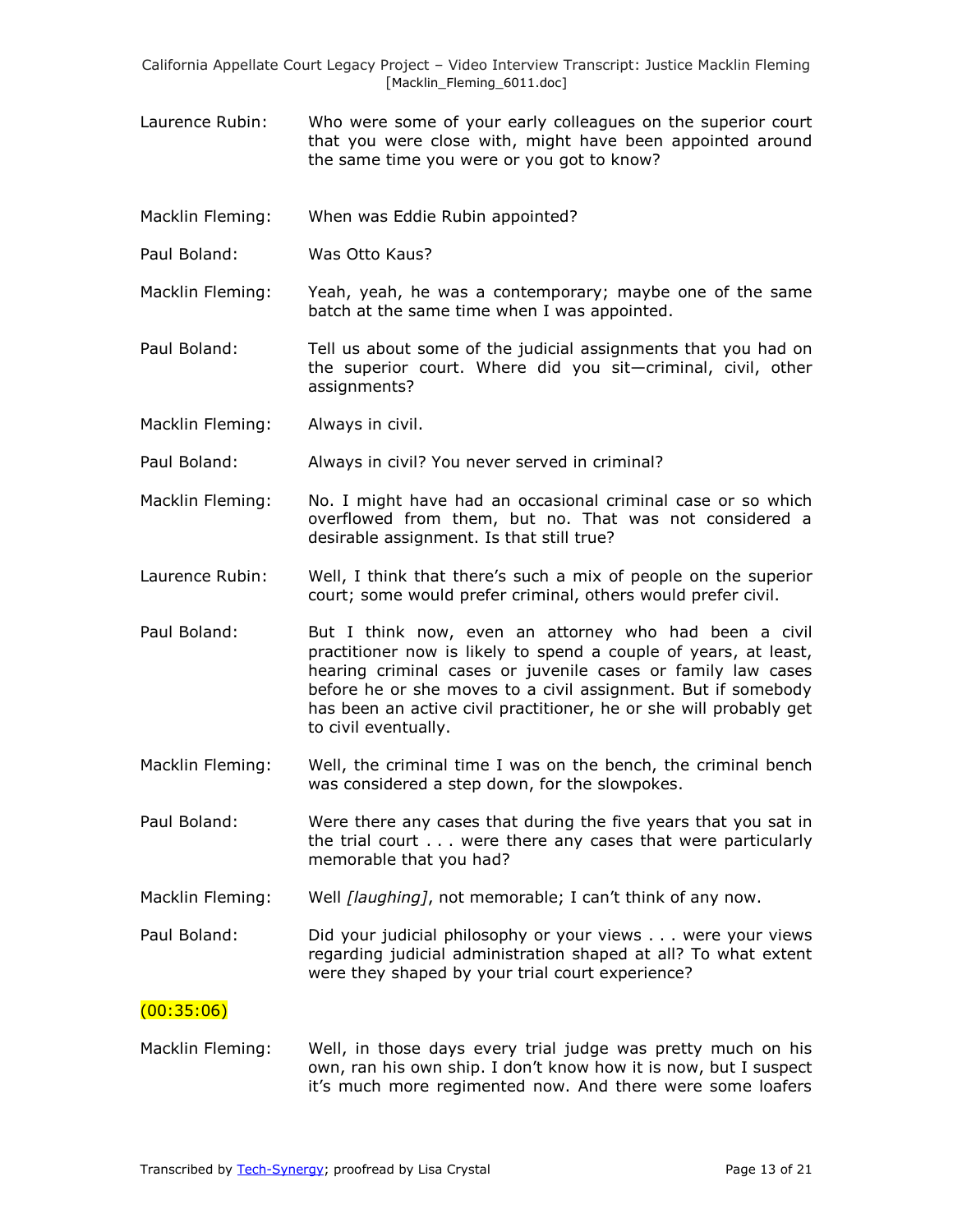> on the job, but usually they ended up in the criminal courts where . . .

- Paul Boland: You were not one of those loafers?
- Macklin Fleming: *[laughing]* I was never assigned to the criminal court, no. I suspect things haven't changed too much.
- Laurence Rubin: The criminal courts were in the old building at the time, where the jail is?
- Macklin Fleming: The criminal courts were in a separate building, and even the building was a little rundown, so . . .
- Paul Boland: When you sat in civil, you sat in the existing county courthouse—is that correct? Which was a relatively new courthouse at that point—is that correct?
- Macklin Fleming: Well, I think a new one was being built, and there was a period of time when we occupied office space in the mid-Wilshire district, where the courts were—the appellate courts, that is.
- Paul Boland: Now, after five years on the trial court, the Governor appointed you to Division Two of the Court of Appeal, where you had served for 17 years until your retirement in 1981. What led you to accept an appointment to the Court of Appeal after five years on the trial court?
- Macklin Fleming: Oh, it was a step up, and maybe a path to the Supreme Court or a path to the federal court. Federal court had a great deal more prestige then, than the state court; I guess it still does, doesn't it? Or has that gap narrowed a little?
- Paul Boland: My wife is a federal judge. I think that that gap has narrowed somewhat.
- Macklin Fleming: Is the pay the same?
- Paul Boland: The pay is comparable, but the caseloads in federal court now are discouraging a number of people who might ordinarily have applied to the federal bench.
- Macklin Fleming: It's no place for an easy, early retirement.
- Paul Boland: It is not an easy place; you are absolutely right.
- Laurence Rubin: Did you take any affirmative steps to consider the federal court?
- Macklin Fleming: Well, my connections were all statewide, and when it came to federal, I didn't have much going for me. I took what steps I could, because at that time the federal court had a great deal more prestige; but I was never successful. At that time it was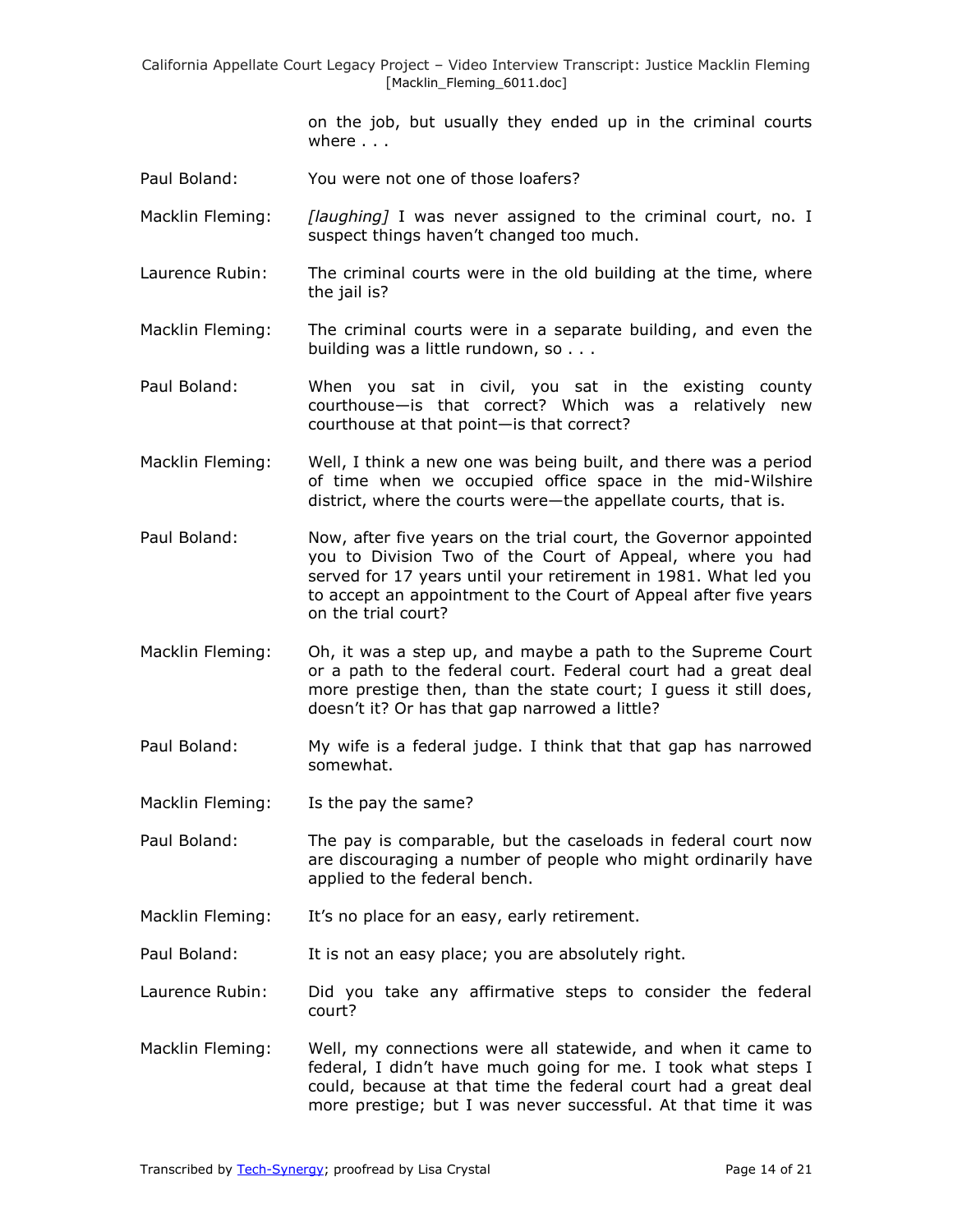> almost exclusively a senatorial appointment. He could appoint almost—he or she—could appoint almost anyone they wanted to the bench and they would be confirmed. So I didn't happen to know any senators. *[laughing]* I never got very far on that line.

- Laurence Rubin: More recently the confirmation hearings for federal judges, for example, have become acrimonious and very political. Do you have a sense of the impact that that has had on the judiciary?
- Macklin Fleming: No, I don't, because I've been retired now for—completely retired—for five years. After I retired from the bench I maintained the law office and did some—kept some—contact, but no more; so I can't help you on that at all.
- Paul Boland: Let us ask you, if we can, about your 17 years on the Court of Appeal. You published hundreds of opinions. Did any of those opinions stand out from your perspective, as you look back?
- Macklin Fleming: None of them come to mind readily; but that's some time ago, and the world moves on.
- Paul Boland: How did the . . . during your 17 years of Division Two, there were some justices left, some new justices came. How did the character of Division Two change during that period in terms of, say, judicial philosophy, personality, work ethic, collegiality?

# $(00:40:05)$

Macklin Fleming: I don't recall anything specific on that subject. The character of the Supreme Court changed quite a bit during those years.

Paul Boland: *[Inaudible]*

Macklin Fleming: Yes, I think it's almost a necessity *[laughing]*, and particularly a point in which the Supreme Court, which tend to be . . . sometimes come from outer space.

Laurence Rubin: You mentioned a few moments ago the Supreme Court and how that had changed a lot. Did you ever express an interest in a Supreme Court appointment?

- Macklin Fleming: Yes. Did I ever get any results? No. *[laughing]* Well, I sat there probably for a total of four, five, or six months over the course of the years since there were vacancies. And then there was some sort of turmoil in the Governor's Office; I think I sat there for three, four months in one period.
- Interviewer: How was that experience, sitting on the Supreme Court?
- Macklin Fleming: Oh, fine! It's not all that different from sitting on the appellate court.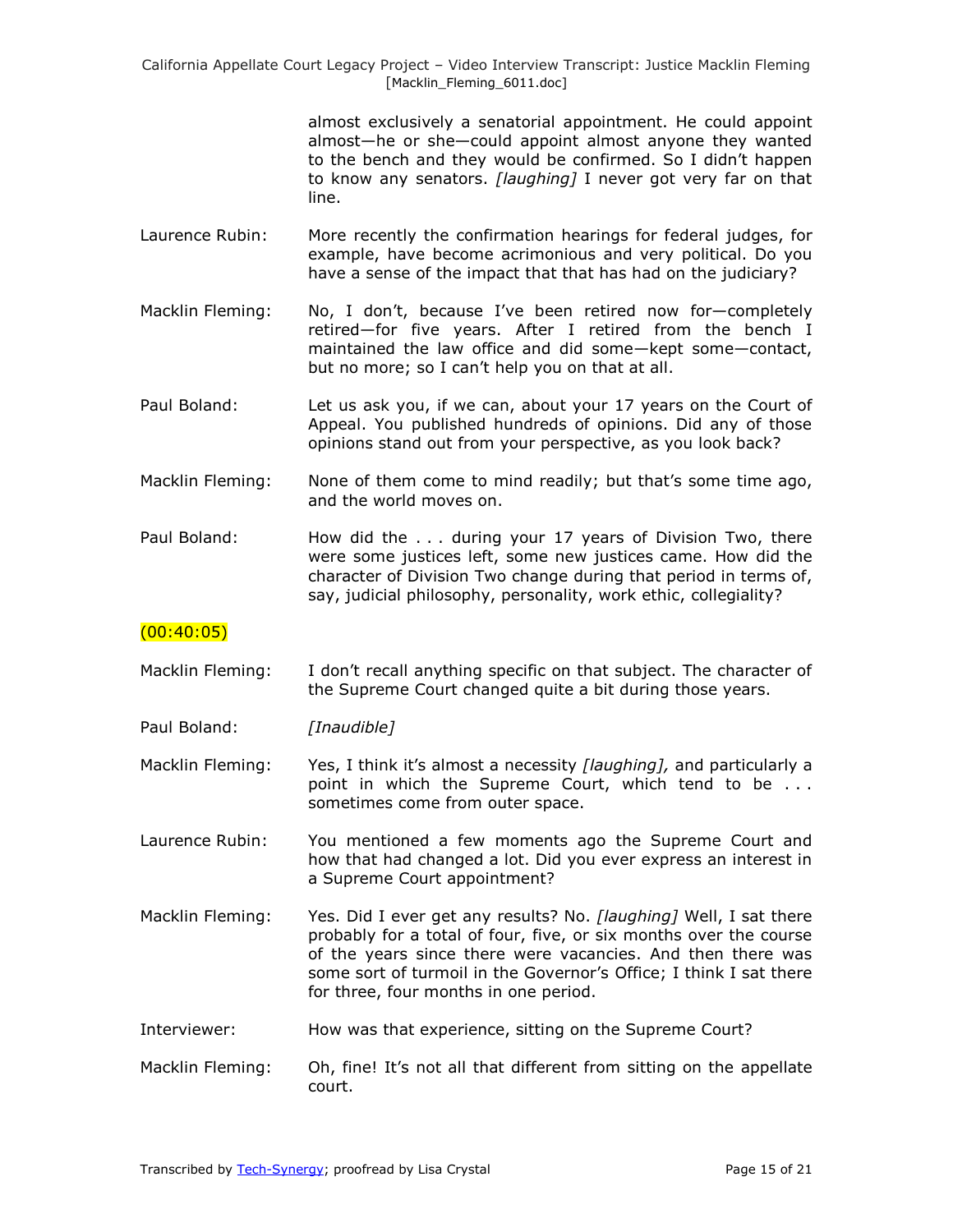- Paul Boland: Who was Chief Justice during that time period? Roger Traynor?
- Macklin Fleming: A part of the time, yes. Who was his successor? I don't know.
- Paul Boland: Donald Wright, I think, was his successor. Is that right?
- Macklin Fleming: Yeah, he was there; both of them.
- Paul Boland: Tell us a little bit about your relationship with some of your colleagues on the Court of Appeal. We know that you were . . . as a member of Division Two, you worked with Justice Roth, Justice Roy Herndon, Justice Lynn Compton, Justice Edwin Beach, and perhaps others; and there were justices in other divisions. Did you have close relationships with other justices in the Court of Appeal, either in your division or in Los Angeles during that time?
- Macklin Fleming: Well, I know I had close relations with the members of my division, I always had a great respect for Justice Roth, who had a distinguished career as a trial judge himself; and Herndon was a good lawyer. As you know, the appellate judge sort of sits there in his office all alone most of the time reading papers and writing opinions. So I don't think "collegial" is quite the same as lawyers who practice and maybe appear to court together.
- Paul Boland: Do the judges ever get together socially—the justices ever get together socially—on the court at that time at all?
- Macklin Fleming: Not much, no.
- Paul Boland: Did they meet to discuss policy issues? Did the entire court meet to discuss administrative issues?
- Macklin Fleming: No, I don't remember any such meetings. It would have been very unwieldy because of the number of judges involved and their scattered locations.
- Paul Boland: As you know, we now have 32 justices in the Second Appellate District, and we have an administrative presiding justice, who happens to be Roger Boren. Before that it was Charles Vogel. Was there an administrative presiding justice in Los Angeles when you were on the appellate court?
- Macklin Fleming: I don't recall one.
- Laurence Rubin: In your division would you meet prior to oral argument, to discuss your cases?
- Macklin Fleming: Well, we would get the briefs and read them. No, I think we'd wait for oral argument and then we'd meet after that; might have been some exceptions to that.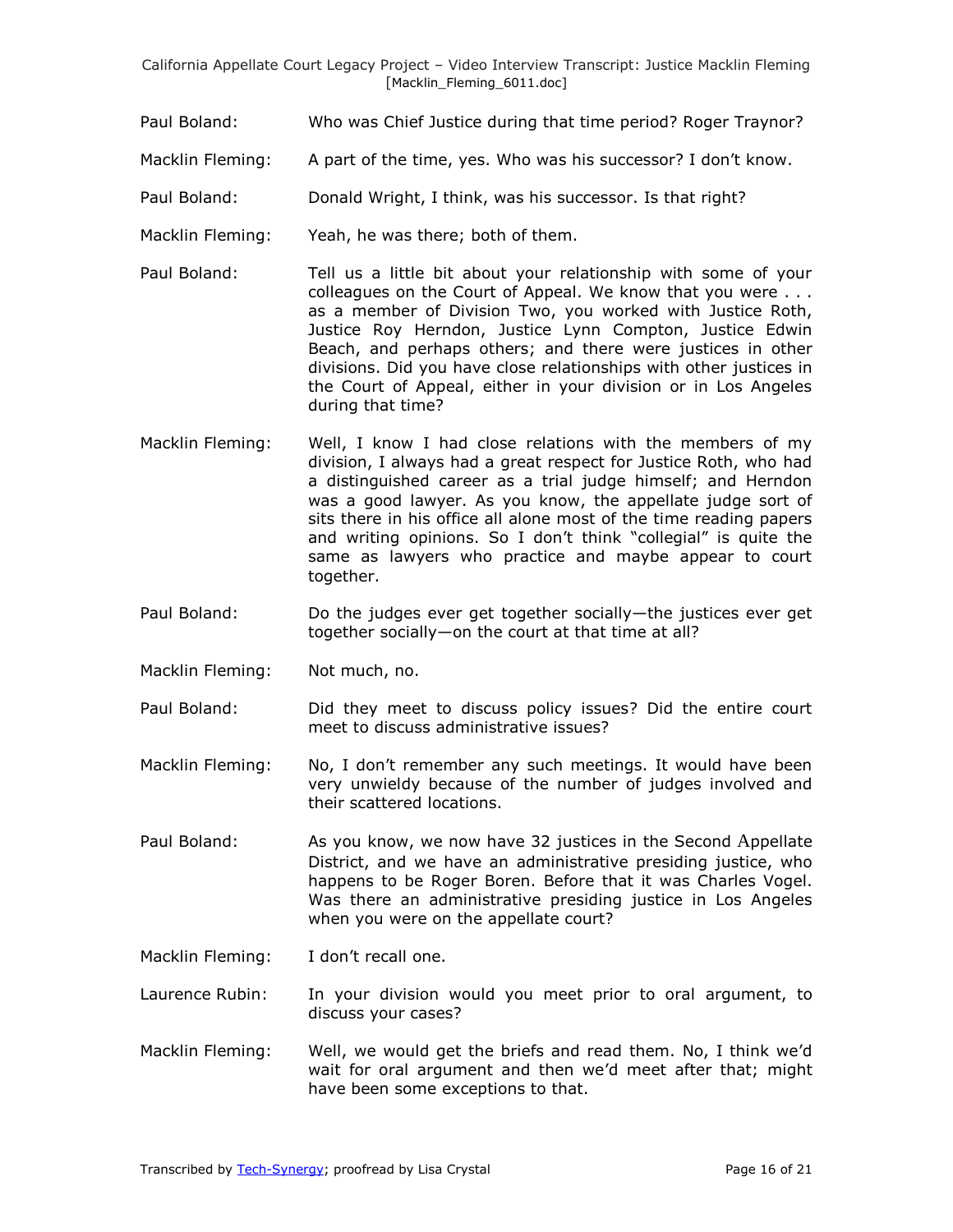- Paul Boland: At that time did you prepare draft opinions prior to oral argument and circulate them to your colleagues?
- Macklin Fleming: Before oral argument?
- Paul Boland: Yes.
- Macklin Fleming: No. We might have had law clerks who prepared—
- Paul Boland: A bench memo of some sort?
- Macklin Fleming: Memo. And it's possible that in prominent cases, sometimes those would be exchanged.
- Paul Boland: Now we're required to . . . after oral argument, we're required to file the case within 90 days. If we don't do that, we don't get paid. Is that true?

#### $(00:45:08)$

- Macklin Fleming: I think that was true. Maybe it was 60 days or something. *[laughing]* Anyhow, I always got paid, so—
- Laurence Rubin: That's a good sign. Any memorable dissent or disagreement in a case that comes to mind?
- Macklin Fleming: Well, one or two. But I can't remember them. Occasionally I remember a case that went up to the United States Supreme Court and my opinion was affirmed over the opinion of the Supreme Court. But I can't remember the facts; I just remember the vindication. *[laughing]*
- Paul Boland: One of the articles of yours that we read was a 1975 *Judicature* article entitled "The Price of Perfect Justice."
- Macklin Fleming: Yes, and I wrote a book-
- Paul Boland: We know that. And in "The Price of Perfect Justice," you argued that the criminal justice system was being paralyzed by proliferation of procedural safeguards. To what extent did that frustration with and those concerns about notions of perfect justice influence your judicial decisions as a member of the Court of Appeal?
- Macklin Fleming: I decided to determine properly every case that was submitted to me. I think that was about all. That sort of argument is like a voice in the wilderness. It makes a faint way along the distance; nothing changes. I imagine that's still true today, isn't it?
- Laurence Rubin: One of your other books was *Of Crimes and Justice*, where you spent a lot of time with theories of punishment. Any reflections on that as you sit here today?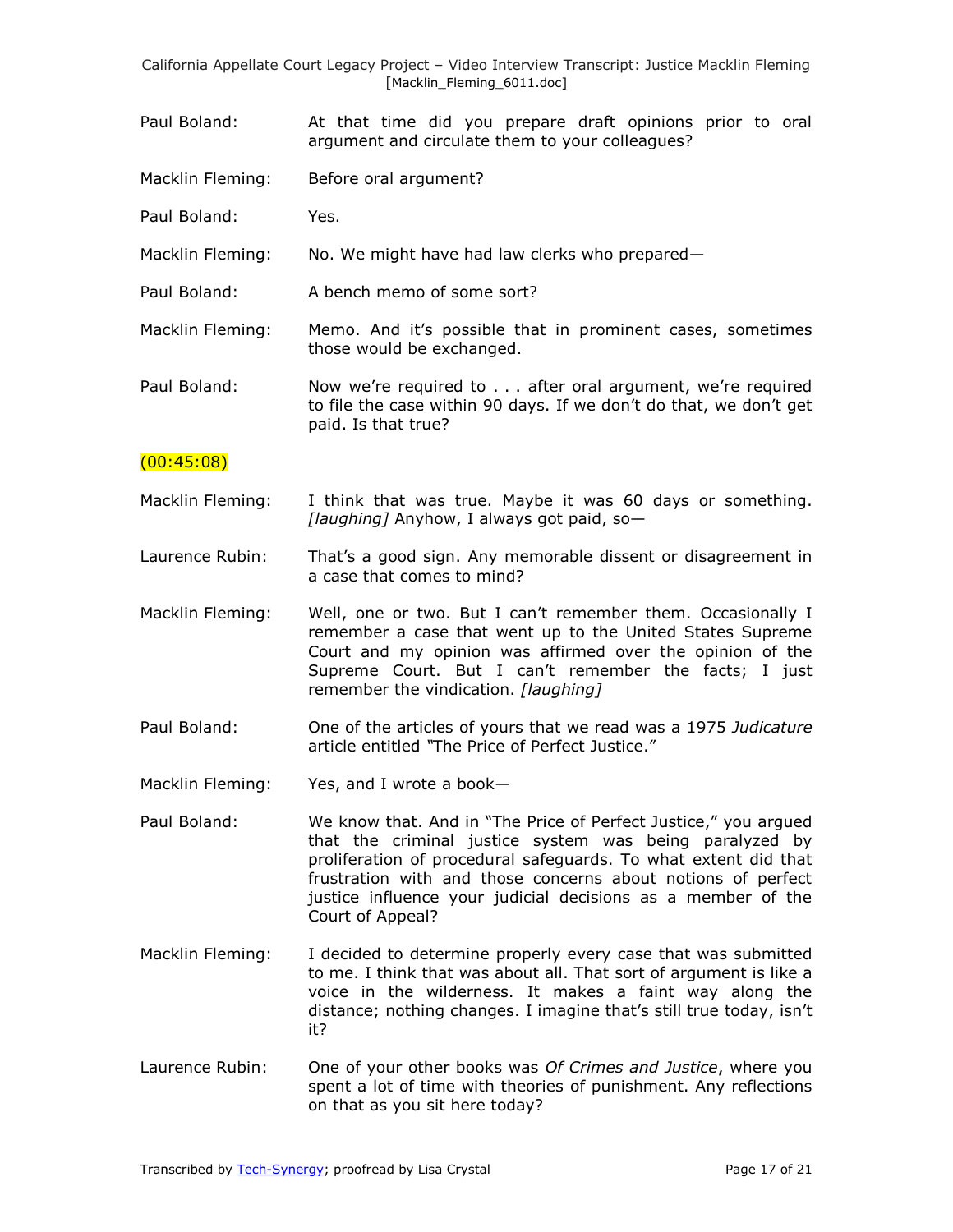- Macklin Fleming: Well, I've lost touch with that area of the law, so I really don't know what's going on these days. Is there a more balanced view these days?
- Laurence Rubin: I would say, since you retired, there was more of an emphasis on punishment. In the last two or three years, it's swung back a little bit more into rehabilitation.
- Macklin Fleming: Switches from one to the other. Are you both judges on the same division?
- Laurence Rubin: Same division.

Macklin Fleming: And how is the state Supreme Court doing these days? Is the Governor making pretty good appointments?

- Paul Boland: Oh, I think so.
- Laurence Rubin: Yes.
- Macklin Fleming: We had some wild appointments while I was on the bench. *[laughing]*
- Paul Boland: We have both—as you did—we have both sat on the Supreme Court by assignment. And I think we have been struck by how centrist that court is by and large, but also struck by how collegial a bench it is; and I think for each of us it's been a very pleasant experience.
- Laurence Rubin: Very positive experience; it really was. Good discussions among justices.
- Paul Boland: You wrote another *Judicature* article back in 1969 in which you said that the litigation explosion threatens to overwhelm existing institutions and cripple the business of the courts and you argued that increasing the number of judges and courts does not provide an adequate solution. Instead, you proposed a reorganization of the courts. You proposed the routine handling of certain kinds of matters, and you also argued in favor of the elimination of certain procedures. As you know, in the years since that article was written, seeing the continued expansion of the number of courts and the number of judges, we've also seen the introduction of ADR and complex litigation courts.

#### $(00:50:06)$

Do you have any sense that the expansion of ADR and the creation of the specialized courts has responded to some of the concerns that you expressed four decades ago?

Macklin Fleming: Well, it sounds like it; but since I closed my office five years ago I'm completely out of touch with the legal world and I don't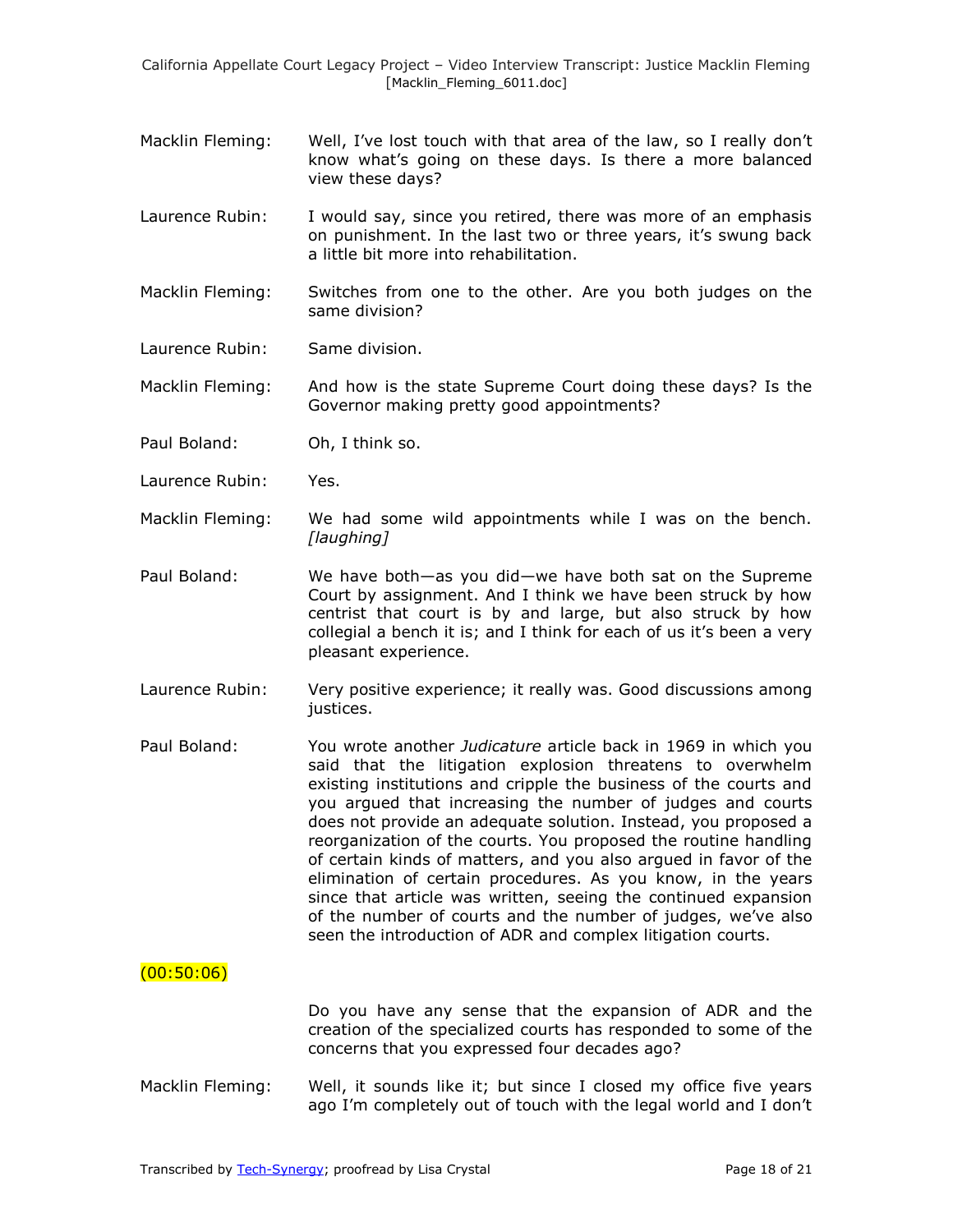have much of a development of what's going on. I've always felt that the Court of Appeal was sort of a fifth leg and that the state should try and work towards development of a two-court system instead of a three-tier system, which takes a lot, much, time. I think New York's appellate division disposes of matters quicker than the Court of Appeal does, because it's easier access and makes things more easy to get up to the Supreme Court. So that would be a continuing . . . you say there are 64 appellate judges just in Southern California?

- Laurence Rubin: Thirty-two in the greater Los Angeles area and nearly 100 statewide, Court of Appeal justices.
- Macklin Fleming: Well, the ideal system in my mind would just be to have a twocourt system. You have your trial in the supreme court and it issues its judgment and then you have . . . a superior court . . . and then you have a review in a superior court and then the other could take it quickly. But I haven't heard any great outcome for that. *[laughing]* So I guess we're . . . we still have this three-tier court—which, statewide, how many appellate judges are there?
- Laurence Rubin: About 100.
- Macklin Fleming: Well, I think a system could be worked out where the trial court would have an immediate appellate rehearing or something, and that would be it.
- Laurence Rubin: Have a trial division of the court and an appellate division of the same?
- Macklin Fleming: Well, judges would do both, back and forth. It would be an elaborate rehearing, I think; but printed briefs and all that would—
- Paul Boland: So it would not be a full-blown appeal.
- Macklin Fleming: No, particularly with all the apparatus that goes with a fullblown appeal; but that's for you gentlemen to work out in your spare time. *[laughing]*
- Paul Boland: We'll try to work on it. As one who . . . you served for 22 years as a member of the trial and appellate benches. What would you like the judiciary, the legal community, and the general public to remember about you and your role as a judge—your work as a judge—during that time period? What do you think stands out as most significant?
- Macklin Fleming: Well, judicial restraint I think was . . . at that time the judges tended to decide everything that anybody brought up to them. And I don't know how it is today, but the lack of judicial restraint was the most—as I saw it—the most worrisome problem in my time.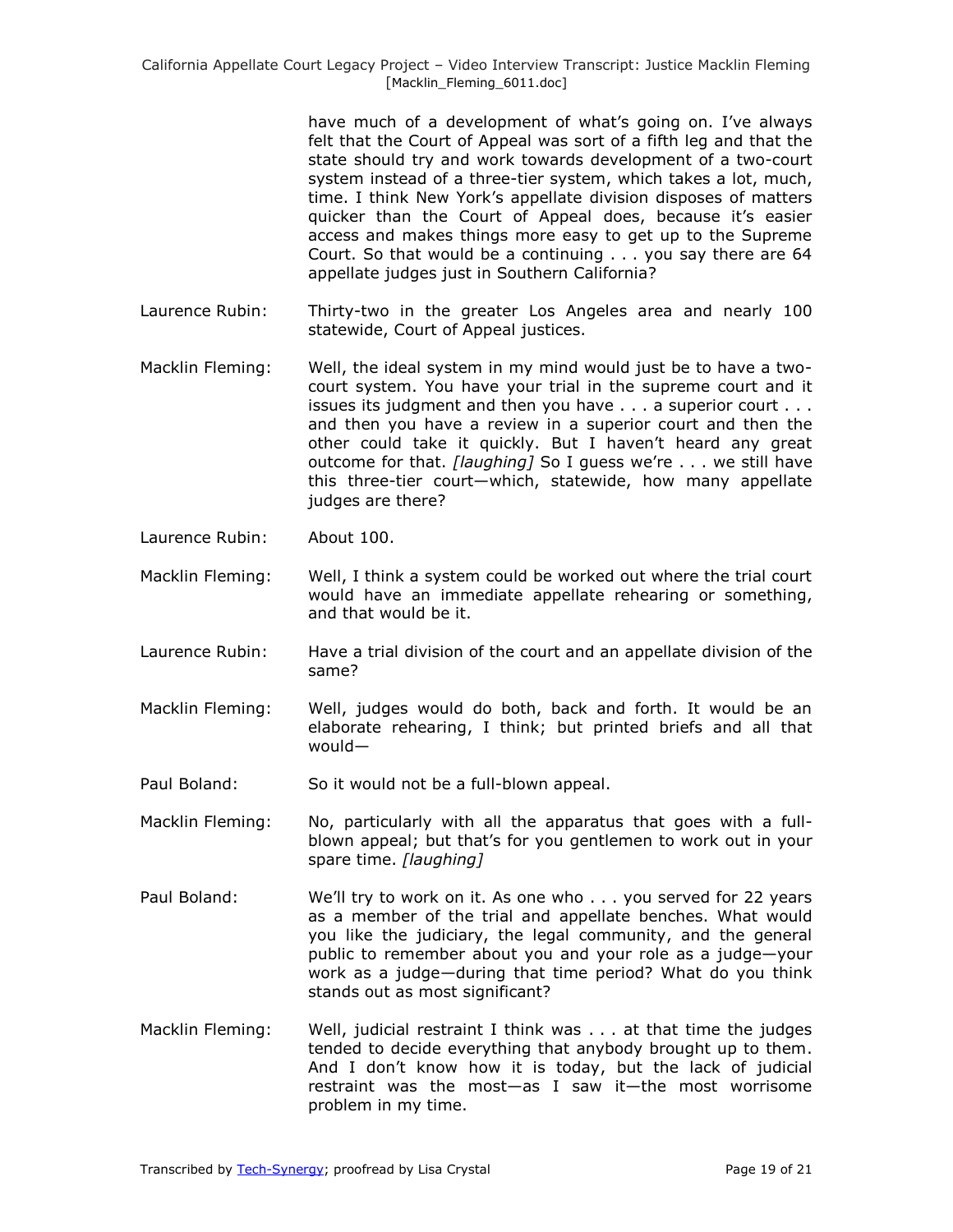- Paul Boland: What led you, do you think, to develop that judicial philosophy?
- Macklin Fleming: Oh, the lack of that in a lot of the cases I saw.
- Paul Boland: You retired from the bench in 1981, just about the time we came on the benches—and thanks for making room for us.
- Macklin Fleming: So you are preparing a booklet or a memo or . . . and it will be circulated to all the incoming judges, as to what is expected in the courts and what they've—
- Laurence Rubin: And also be kept as a permanent record in the Supreme Court library as well.

Macklin Fleming: How are the appointments in the last 10 years in the Supreme Court? Have they been up to snuff or—

## $(00:55:05)$

- Laurence Rubin: I sure hope so.
- Paul Boland: I think so, I think so.
- Macklin Fleming: Good.
- Laurence Rubin: We have both sat pro tem on the Supreme Court, and we're very impressed with their collegiality, their centrist, their dedication.
- Macklin Fleming: They went through a rough time at one period or another when some—
- Paul Boland: During the Rose Bird period.
- Macklin Fleming: Yes, when some not very competent judges sat on there.
- Laurence Rubin: We do not have anything like that.
- Macklin Fleming: Well, good.
- Laurence Rubin: Since your retirement, what have you been doing outside of the law? I hear you play tennis.
- Macklin Fleming: I play tennis. For a while I just did some gardening; I don't do much of that anymore. Sleep about 12 hours a day; stay alive. *[laughing]*
- Paul Boland: During your long, distinguished career, you also maintained a full and active family and personal life, and as we understand it from your biography, you and Ms. Fleming have been married almost 65 years and you raised a family of three children.